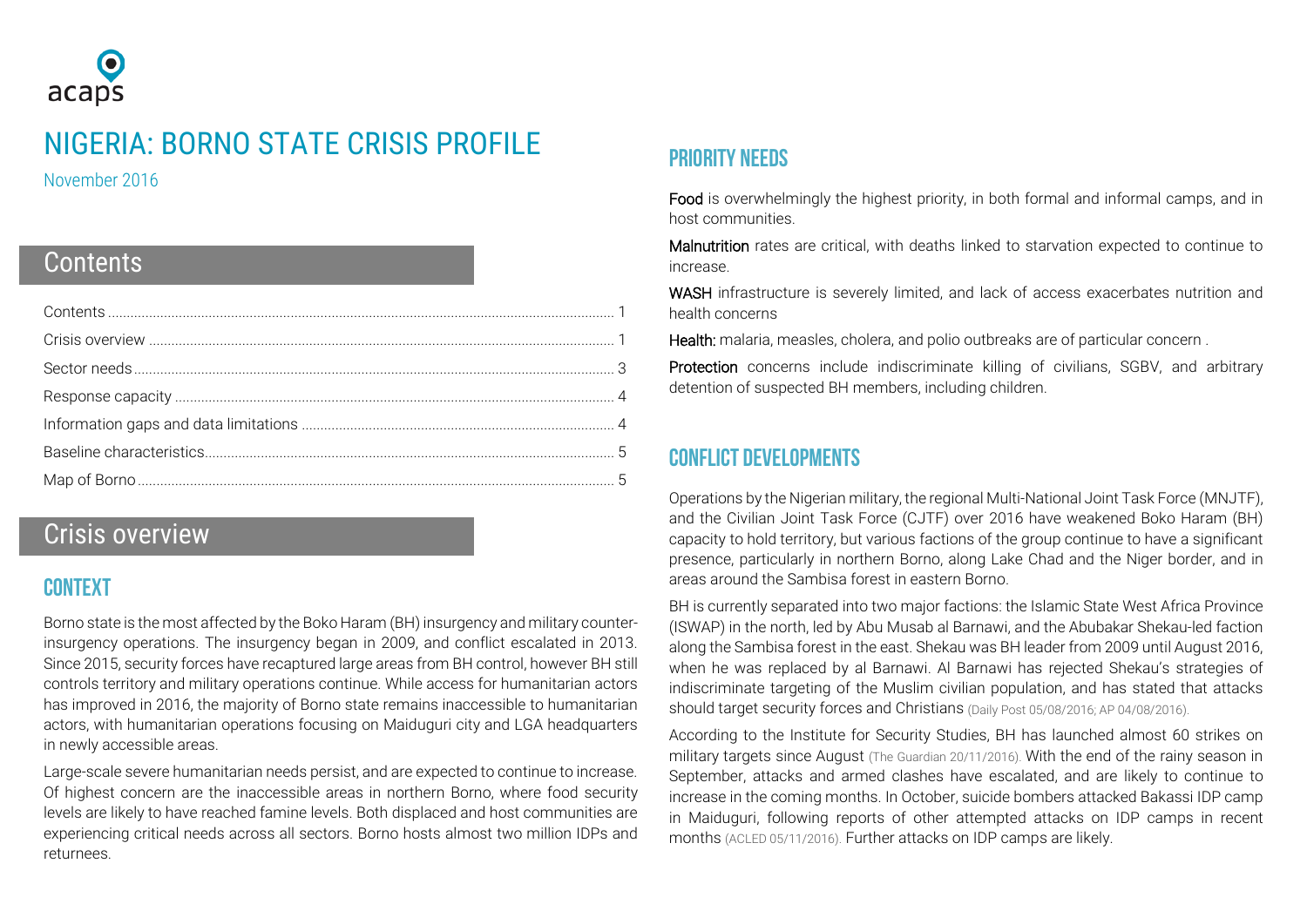Borno State: Number of reported fatalities, January - November 2016 Chang



According to the October round of IOM's Displacement Tracking Matrix (DTM), Borno state hosts 1.4 million IDPs – 76% of all identified IDPs in the northeast. The DTM also identified 350,000 IDP returnees in Borno. 162,000 IDPs have returned since August, and returns continue. The number of refugee returnees from Cameroon into Borno has also increased over recent months, with 90,000 registered at the Ngala border crossing as of end September.

However, the majority of both IDP and refugee returnees are not returning to their towns or villages of origin, but rather to the LGA headquarters of their LGA of origin, meaning they remain in a situation of displacement [\(IOM 31/10/2016;](http://reliefweb.int/sites/reliefweb.int/files/resources/01_dtm_nigeria_round_xii_report_october_2016.pdf) [OCHA 14/10/2016;](http://reliefweb.int/sites/reliefweb.int/files/resources/ocha_nga_displacement_snapshot_14102016.pdf) [UNHCR](http://reliefweb.int/sites/reliefweb.int/files/resources/unhcr_monthly_september_2016_002.pdf)  [30/09/2016\).](http://reliefweb.int/sites/reliefweb.int/files/resources/unhcr_monthly_september_2016_002.pdf) The government has announced it intends to close all IDP camps in Borno by May 2017 [\(Daily Trust 12/10/2016\).](http://www.dailytrust.com.ng/news/general/borno-govt-to-shut-all-idps-camps-in-2017/166440.html)

The vast majority (74%) of IDPs in Borno are staying among host communities, who are themselves experiencing critical cross-sectoral needs. 26% of IDPs are staying in government-run camps, including camps run by security forces, or informal IDP settlements [\(IOM 31/10/2016\).](http://reliefweb.int/sites/reliefweb.int/files/resources/01_dtm_nigeria_round_xii_report_october_2016.pdf) Maiduguri city (which stretches past the Maiduguri Metropolitan Council (MMC), and includes parts of neighbouring LGAs) hosts almost one million IDPs [\(IOM 31/10/2016;](https://nigeria.iom.int/dtm-october-2016) [OCHA 14/10/2016\).](http://reliefweb.int/sites/reliefweb.int/files/resources/ocha_nga_displacement_snapshot_14102016.pdf)

## Humanitarian and operational constraints

Severe humanitarian access constraints persist, mainly as a result of insecurity.

- Insecurity both BH attacks and military operations significantly hampers humanitarian response. Humanitarian actors face extremely limited access outside of Maiduguri, with access restricted to LGA headquarters.
- Access to LGA headquarters is further restrained by insecure roads, with humanitarian operations often restricted to daytrips by air (UNHAS). Some roads can only be accessed with military escort. Fuel shortages are increasingly reported.
- Lack of warehouse space in Maiduguri hampers storage of food and other supplies.
- Customs delays of imported medical supplies have been reported.
- High turnover of staff challenges institutional memory and long-term planning.
- Targeting of humanitarian actors is likely. In July, a humanitarian convoy was attacked, temporarily suspending humanitarian assistance [\(UNICEF 28/07/2016\).](http://reliefweb.int/report/nigeria/unicef-statement-attack-humanitarian-convoy-northeastern-nigeria) Al Barnawi has accused aid organisations of exploiting the humanitarian crisis to convert the Muslim population to Christianity [\(AP 04/08/2016\)](http://bigstory.ap.org/article/ba0559a21dcc42d0bf279f3aa199fa39/islamic-state-group-announces-new-boko-haram-leader).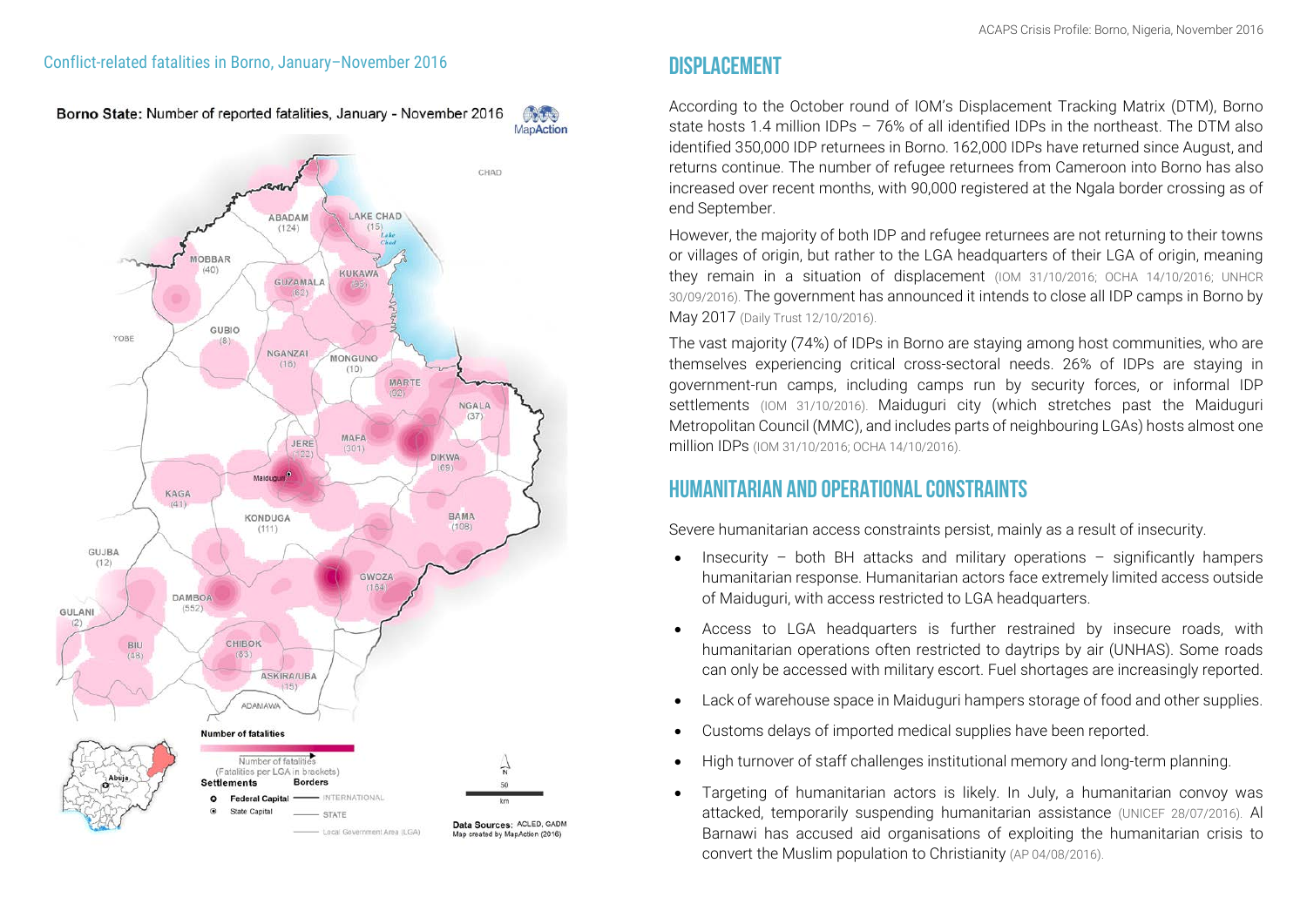## <span id="page-2-0"></span>Sectoral needs

#### Food security and livelihoods

Food is overwhelmingly reported as the highest priority need. According to the October Cadre Harmonisé, 1.4 million people in northern and central Borno are currently facing Emergency (IPC Phase 4) food security outcomes. In the inaccessible areas in the north, Famine (IPC Phase 5) food security outcomes are likely to be occurring. A total of 3.3 million people in Borno are estimated to be facing Crisis–Famine (IPC Phases 3-5) situations [\(Cadre Harmonisé 01/11/2016\)](http://reliefweb.int/sites/reliefweb.int/files/resources/fiche_oct_2016-nigeria_finalized_1-11-16.pdf). Food is also a priority need in camps, with many IDPs only receiving one meal a day (PI 21/11/2016; 07/11/2016).

Food stocks are depleted, food production has been extremely limited for the last three years, and market functioning outside urban centres is low. Where markets are functioning, food prices are high, exacerbated by inflation and a 40% depreciation of the Nigerian naira since early 2016 [\(Cadre Harmonisé 01/11/2016;](http://reliefweb.int/sites/reliefweb.int/files/resources/fiche_oct_2016-nigeria_finalized_1-11-16.pdf) [FEWSNET 09/2016\)](http://www.fews.net/west-africa/nigeria/food-security-outlook-update/september-2016). The military's tactic of starving BH is also affecting the local population's access to food.

Livelihood opportunities are scarce for both the IDP and host population – prior to the conflict, the vast majority of the population in Borno was dependent on subsistence and livestock farming, but insecurity and displacement have disrupted food production for the last three years [\(FEWSNET 09/2016;](http://www.fews.net/west-africa/nigeria/food-security-outlook-update/september-2016) [IITA 2007\)](http://www.iita.org/c/document_library/get_file?uuid=93cb59e9-f686-4392-a6b2-1fa3f30cddb0&groupId=25357).

#### **NUTRITION**

According to UNICEF estimates, 244,000 children in Borno suffer from severe acute malnutrition (SAM) [\(UNICEF 19/07/2016\)](https://www.unicef.org/media/media_91911.html). The government declared a nutrition emergency in Borno in June 2016 [\(Daily Trust 27/06/2016\).](http://www.dailytrust.com.ng/news/health/fg-declares-nutrition-emergency-in-borno/152810.html) Deaths linked to starvation are reported, including in IDP sites in Maiduguri city. The critical malnutrition situation, compounded by lack of access to adequate WASH infrastructure, is further exacerbating the prevalence and mortality rates of diseases, most critically malaria, measles, and acute watery diarrhoea (AWD) [\(MSF 14/11/2016;](http://www.doctorswithoutborders.org/article/nigeria-tackling-malnutrition-borno-state) [WHO 14/10/2016\)](http://www.who.int/health-cluster/news-and-events/news/Borno-Health-Sector-Bulletin-Issue3.pdf?ua=1).

Rapid MUAC screenings in camps in central Borno show GAM rates between 20% and 50%. A rapid SMART survey carried out in April 2016 found a GAM of 19.1% and SAM of 3.1% in Maiduguri and Jere LGAs – exceeding the Crisis threshold of 15% GAM and 2% SAM. Other LGAs are also experiencing extremely high levels of malnutrition, including: Monguno (GAM: 27.3%, SAM: 8.7%), Konduga (GAM: 16.4%, SAM: 5.0%), and Kaga (GAM: 13.0%, SAM: 3.4%) (FEWSNET [21/10/2016;](http://reliefweb.int/sites/reliefweb.int/files/resources/FEWS%20NET%20Nigeria%20Nutrition%20Monitor_%20Final.pdf) [WHO 14/10/2016;](http://www.who.int/health-cluster/news-and-events/news/Borno-Health-Sector-Bulletin-Issue3.pdf?ua=1) [ACF 08/2016\).](https://www.humanitarianresponse.info/sites/www.humanitarianresponse.info/files/assessments/nga_borno_rapid_smart_preliminary_results_july_august_2016.pdf)

#### **WASH**

Very limited access to adequate WASH infrastructure, including clean drinking water and sanitation, is reported in both camps and host communities [\(MSF 18/11/2016;](http://www.msf.org/en/article/nigeria-crisis-info-borno-emergency-november-2016#_ftn1) [14/11/2016\).](http://www.doctorswithoutborders.org/article/nigeria-tackling-malnutrition-borno-state)

Open defecation is prevalent. It is reported in the majority of IDP sites: some sites have no latrines at all, while in half of all identified IDP sites in Borno, one latrine is used by more than 100 people. Handwashing rates are very low, and a lack of soap is reported in the majority of sites [\(DTM 31/10/2016;](http://reliefweb.int/report/nigeria/displacement-tracking-matrix-dtm-round-12-report-october-2016) [WASH Sector 25/10/2016;](https://www.humanitarianresponse.info/en/system/files/documents/files/alert_monitoring_wash_in_cccm_august-september_final.pdf) [WHO 21/10/2016\)](http://reliefweb.int/sites/reliefweb.int/files/resources/NortheastNigeriaResponseBornoStateHealthSectorBulletin%230421October2016_0.pdf).

## **HEALTH**

40% of health facilities in Borno have been destroyed [\(WHO 14/10/2016\)](http://www.who.int/health-cluster/news-and-events/news/Borno-Health-Sector-Bulletin-Issue3.pdf?ua=1). Health concerns are predominantly linked to the critical malnutrition situation, weakening the population's resistance to diseases. Malaria, endemic in Borno, accounts for more than 50% of recorded deaths and is a significant concern, however caseloads are decreasing with the end of the rainy season [\(MSF 18/11/2016;](http://www.msf.org/en/article/nigeria-crisis-info-borno-emergency-november-2016#_ftn1) [WHO 14/10/2016\).](http://www.who.int/health-cluster/news-and-events/news/Borno-Health-Sector-Bulletin-Issue3.pdf?ua=1) Measles cases continue to be reported in IDP camps. Cases of measles, acute respiratory infection and meningitis are expected to increase in coming months [\(WHO 14/10/2016\)](http://www.who.int/health-cluster/news-and-events/news/Borno-Health-Sector-Bulletin-Issue3.pdf?ua=1). A high caseload of acute watery diarrhoea (AWD) is also reported, linked to the lack of access to adequate WASH facilities, and a potential cholera outbreak in the 2017 rainy season is a concern. Since August, five cases of polio have been reported [\(WHO 14/10/2016\).](http://www.who.int/health-cluster/news-and-events/news/Borno-Health-Sector-Bulletin-Issue3.pdf?ua=1)

#### **PROTECTION**

Both IDPs and host communities face severe protection needs. BH continues to target civilians through indiscriminate killing, abductions, forced marriage, and recruitment of children, including as suicide bombers. Child recruitment is also reported in the CJTF, in addition to SGBV cases and other human rights violations [\(UNHCR 22/07/2016;](http://reliefweb.int/sites/reliefweb.int/files/resources/rapid_protection_assessment_in_bama_konduga_and_monguno.pdf) UN [20/04/2016\)](https://childrenandarmedconflict.un.org/countries-caac/nigeria/). Security forces are believed to have arbitrarily arrested and detained thousands of people alleged to have links with BH, including children. Torture and inhumane treatment in detention centres is reported [\(Daily Trust 01/10/2016;](http://www.dailytrust.com.ng/news/borno/military-hands-over-348-cleared-detainee-to-borno-governor/164720.html) [Human Rights Watch 28/07/2016;](https://www.hrw.org/report/2016/07/28/extreme-measures/abuses-against-children-detained-national-security-threats) [Amnesty](http://reliefweb.int/report/nigeria/stars-their-shoulders-blood-their-hands-war-crimes-committed-nigerian-military)  [International 06/2015\)](http://reliefweb.int/report/nigeria/stars-their-shoulders-blood-their-hands-war-crimes-committed-nigerian-military). The military controls the towns in recently recaptured areas, and has imposed strict movement restrictions [\(MSF 18/11/2016\)](http://www.msf.org/en/article/nigeria-crisis-info-borno-emergency-november-2016#_ftn1).

Tension between IDPs and host communities is increasingly reported, and tensions when returnees return to their places of origin is also expected. Stigma against former BH abductees, particularly women and children, is reported [\(International Alert/UNICEF 02/2016\)](https://www.unicef.org/nigeria/Nigeria_BadBlood_EN_2016.pdf). Rape and sexual abuse of girls and women in IDP camps by officials have been reported [\(Human Rights Watch 31/10/2016\)](http://reliefweb.int/report/nigeria/nigeria-officials-abusing-displaced-women-girls). Unexploded ordnance (UXO) and improvised explosive devices (IEDs) are prevalent.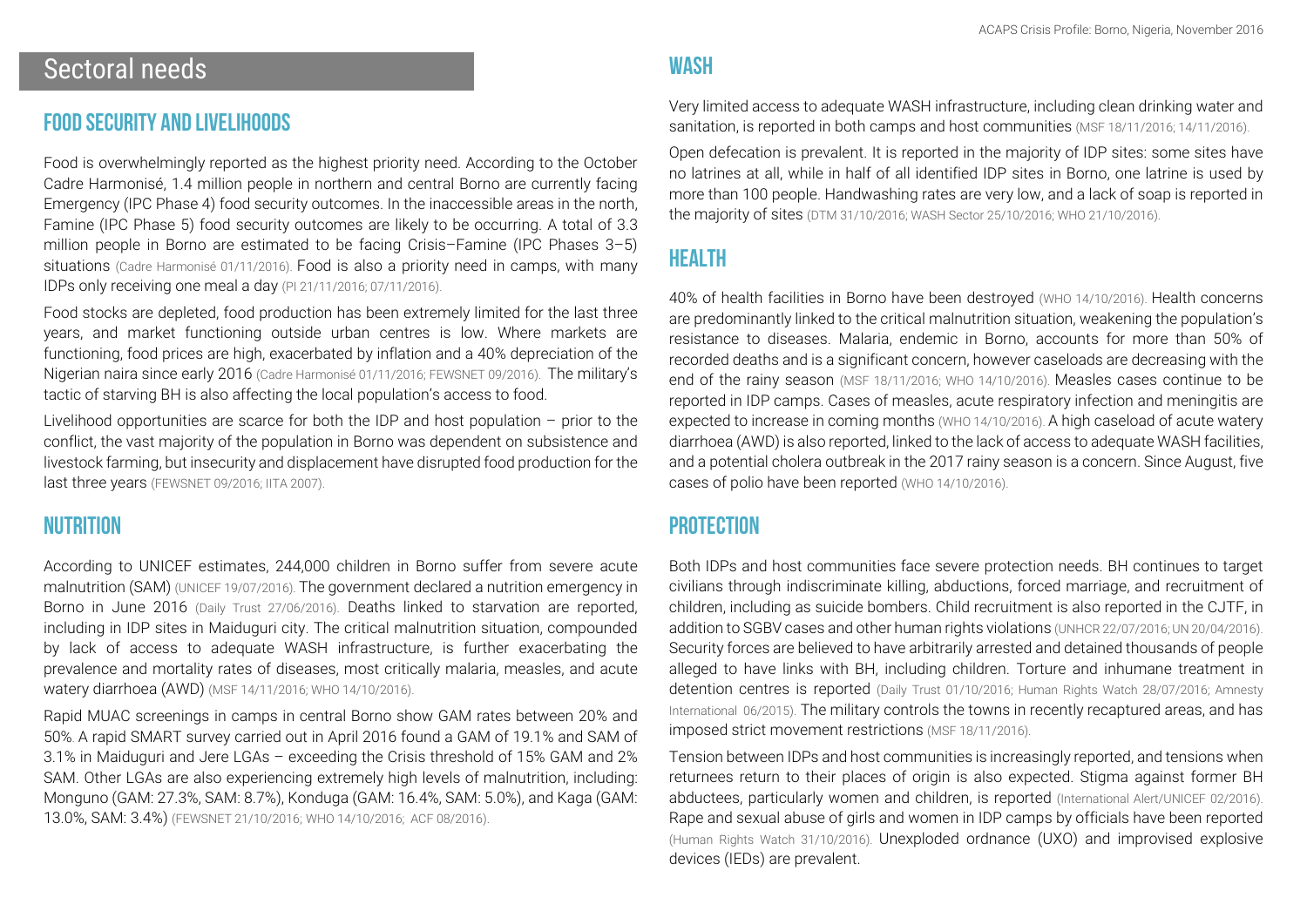### **FDUCATION**

Lack of facilities, teaching and learning material, and trained personnel is hampering children's access to education. Lack of adequate WASH facilities in schools, particularly lack of clean drinking water and latrines, is also reported as a priority concern (UNICEF) [31/10/2016;](https://www.unicef.org/appeals/files/UNICEF_Nigeria_Weekly_Humanitarian_Situation_Report_2_Nov_2016.pdf) [IRC 01/2016\)](http://reliefweb.int/sites/reliefweb.int/files/resources/nga_irc_assessment_report_born_and_adamawa_13042016.pdf). The majority of children in IDP sites in Borno identified by the DTM are not attending school [\(DTM 31/10/2016\)](http://reliefweb.int/sites/reliefweb.int/files/resources/01_dtm_nigeria_round_xii_report_october_2016.pdf).

Borno's schools reopened in September 2016, having been closed since March 2014. More than 250,000 primary and secondary school students were without schooling for more than two years [\(Premium Times 22/10/2016\)](http://www.premiumtimesng.com/news/headlines/213382-many-borno-schools-unsafe-years-chibok-abductions-report.html). While closed, a large number of schools were used as IDP shelters. According to the state government, more than 520 schools in Borno have been destroyed during the insurgency [\(Vanguard 10/12/2015\)](http://www.vanguardngr.com/2015/12/50-teachers-killed-520-schools-1000-classrooms-destroyed-by-b-haram-borno-govt/).

### Shelter and NFIs

A large number of IDPs are living in makeshift shelters made out of iron sheeting, sticks, or mud. Other IDPs live in abandoned houses or public buildings, including hospitals, or in the open. Shelters are generally overcrowded and offers inadequate protection against the elements [\(MSF 22/11/2016;](http://www.msf.org/en/article/nigeria-crisis-info-borno-emergency-november-2016#_ftn1) [DTM 31/10/2016;](http://reliefweb.int/sites/reliefweb.int/files/resources/01_dtm_nigeria_round_xii_report_october_2016.pdf) [Mercy Corps 07/2016\).](http://reliefweb.int/sites/reliefweb.int/files/resources/nga_mercycorps_borno_damboa_rapid_needs_assessment_072016.pdf)

Host communities are also severely overcrowded, with many host families hosting several IDP families in their home. Returning to burned-down villages where large numbers, if not all, buildings have been destroyed, returnees have to resort to either living in damaged houses or makeshift shelters [\(MSF 21/11/2016;](http://www.msf.org/en/article/nigeria-crisis-info-borno-emergency-november-2016#_ftn1) [DTM 31/10/2016\).](http://reliefweb.int/sites/reliefweb.int/files/resources/01_dtm_nigeria_round_xii_report_october_2016.pdf) Priority NFI needs include bedding, clothing, and hygiene items [\(DTM 31/10/2016;](http://reliefweb.int/sites/reliefweb.int/files/resources/01_dtm_nigeria_round_xii_report_october_2016.pdf) [Mercy Corps 07/2016\)](http://reliefweb.int/sites/reliefweb.int/files/resources/nga_mercycorps_borno_damboa_rapid_needs_assessment_072016.pdf).

## <span id="page-3-0"></span>Response capacity

#### State and federal response capacity

Emergency response in the northeast is coordinated by the National Emergency Management Agency (NEMA), while the Borno State Emergency Management Agency (SEMA) is responsible for emergency response at the state level. NEMA has also established a humanitarian cell in Maiduguri [\(GoN 31/08/2016\)](http://reliefweb.int/sites/reliefweb.int/files/resources/Humanitarian%20relief%20intervention%20in%20the%20north%20east%20-%20%20%20%20%20final.pdf). NEMA and SEMA are running the formal camps in Borno, however the agencies are overwhelmed and aid meant for camps is reported to have been diverted. Corruption is widespread in Nigeria, with Nigeria ranked 136 out of 168 countries on Transparency International's 2015 Corruption Perception Index [\(Transparency International 01/2016\)](http://www.transparency.org/cpi2015).

## International response capacity

All major UN agencies and a number of INGOs are responding in Borno. The majority of the response is focused on Maiduguri LGA. A number of organisations have declared the crisis an internal Level 3 emergency. UN agencies and INGOs are currently in a process of scaling up response. A Maiduguri-based Operational Humanitarian Country Team (OHCT) has recently been established to coordinate response on the Borno state level.

The response suffers from underfunding: as of mid-November, the 2016 Nigeria Humanitarian Response Plan (HRP) is 39% funded [\(Financial Tracking Service 11/11/2016\)](https://ftsbeta.unocha.org/?fromclassic=1).

## <span id="page-3-1"></span>Information gaps and data limitations

- The majority of Borno state is inaccessible to international humanitarian actors and media. Little to no information is available on needs outside Maiduguri and Jere LGAs and LGA headquarters. Assessments predominantly focus on Maiduguri and Jere LGAs.
- Limited information is available on needs of host communities, and IDPs living in host communities.
- There is a lack of comprehensive nutrition assessments outside rapid MUAC (mid upper-arm circumference) screenings in camps and informal settlements. Further assessments are underway.
- Very limited information is available on education needs, including IDPs' access to education. An inter-agency assessment is planned for early 2017.
- There is a lack of information on refugee returnees from neighbouring countries, including their needs.
- IDPs returning to their LGA of origin are frequently referred to as returnees by humanitarian actors, even though the vast majority are not returning to their villages or towns of origin, but rather to the LGA headquarters, creating a situation of secondary displacement.
- The October 2016 round of IOM's Displacement Tracking Matrix (DTM) assessed 21 of Borno's 27 LGAs, and does not include figures from six inaccessible LGAs: Mobbar, Abadam, Kukawa, Guzamala, Marte, and Kala/Balge [\(IOM 31/10/2016\)](http://reliefweb.int/sites/reliefweb.int/files/resources/01_dtm_nigeria_round_xii_report_october_2016.pdf).
- <span id="page-3-2"></span>• The current total population of inaccessible LGAs in northern Borno is not known. Efforts to calculate the estimated population sizes of inaccessible areas are underway.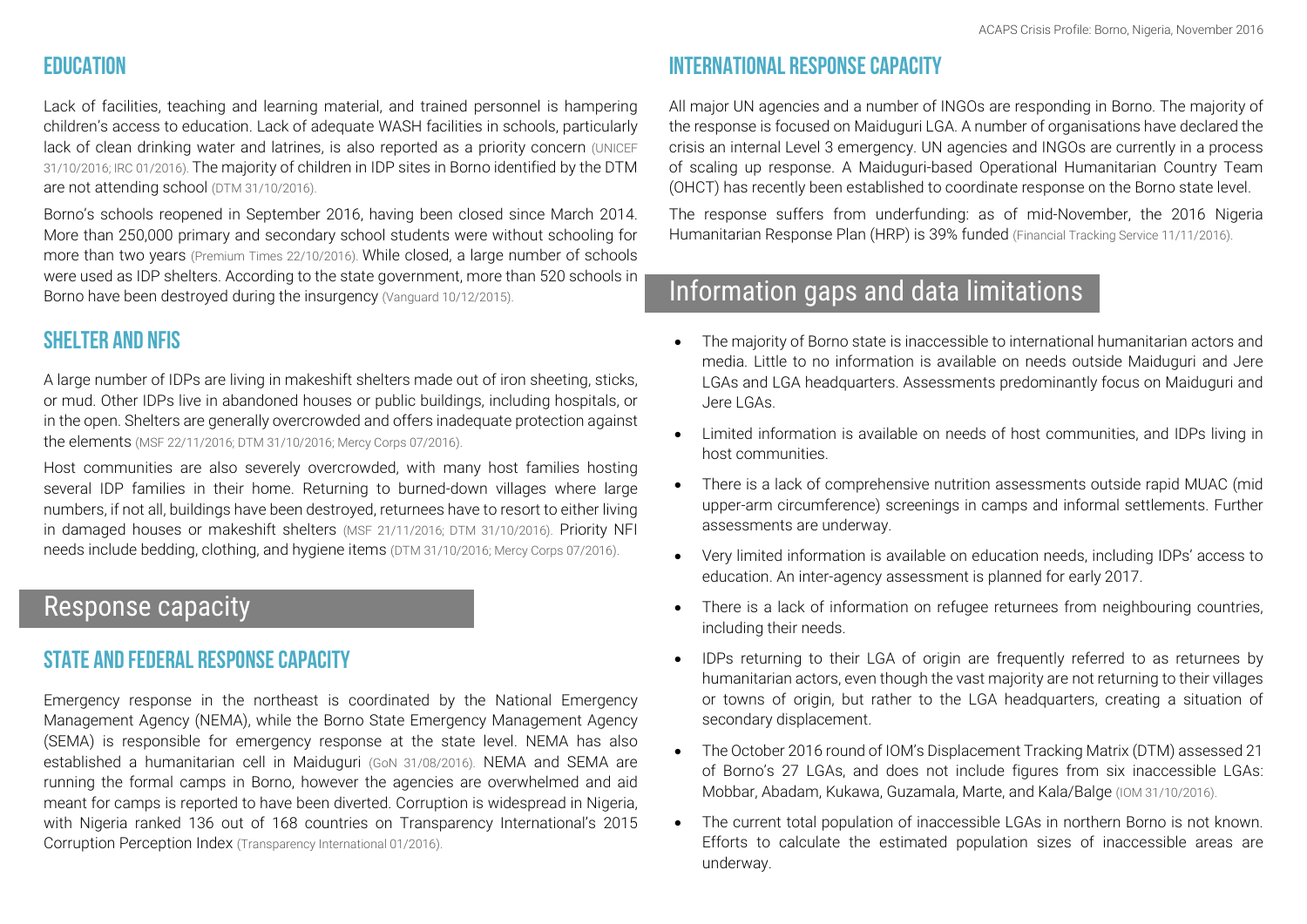# Baseline characteristics

| <b>Key indicators</b>                            | Borno                                                      |
|--------------------------------------------------|------------------------------------------------------------|
| Population (2006)                                | 4,171,104                                                  |
| Population (projected, 2016)                     | 5,800,000                                                  |
| Number of LGAs                                   | 27                                                         |
| Area                                             | 70,898km <sup>2</sup>                                      |
| Population density                               | 79.1/km <sup>2</sup>                                       |
| Average household size (2010)                    | 4.8                                                        |
| Measles vaccination coverage<br>(2013)           | 17%                                                        |
| Acute malnutrition prevalence<br>(wasting, 2011) | 18.7%                                                      |
| Literacy rate (2010)                             | Rural: 17% male, 10% female<br>Urban: 44% male, 36% female |
| Net primary school attendance<br>ratio (2010)    | Rural: 19% male, 20% female<br>Urban: 44% male, 31% female |
| Main source of energy for<br>cooking (2010)      | Collected firewood (85%)                                   |
| Main source of water (2010)                      | Unprotected well/spring (48%)                              |
| Main type of toilet facility (2010)              | Uncovered pit latrine (54%)                                |
| Births without skilled attendant<br>% (2013)     | 78                                                         |
| Healthcare facilities per 100,000<br>(2011)      | 10                                                         |

Sources: [NEDS](https://www.eddataglobal.org/household/index.cfm?fuseaction=showDatasetDir&A2=NG) 2010; NBS [2012;](http://www.nigerianstat.gov.ng/nbslibrary/social-economic-statistics/household-survey) [MICS 2011;](http://www.nigerianstat.gov.ng/nbslibrary/social-economic-statistics/Mics) [DHS 2013](https://dhsprogram.com/pubs/pdf/FR293/FR293.pdf)

# <span id="page-4-0"></span>Map of Borno LGAs